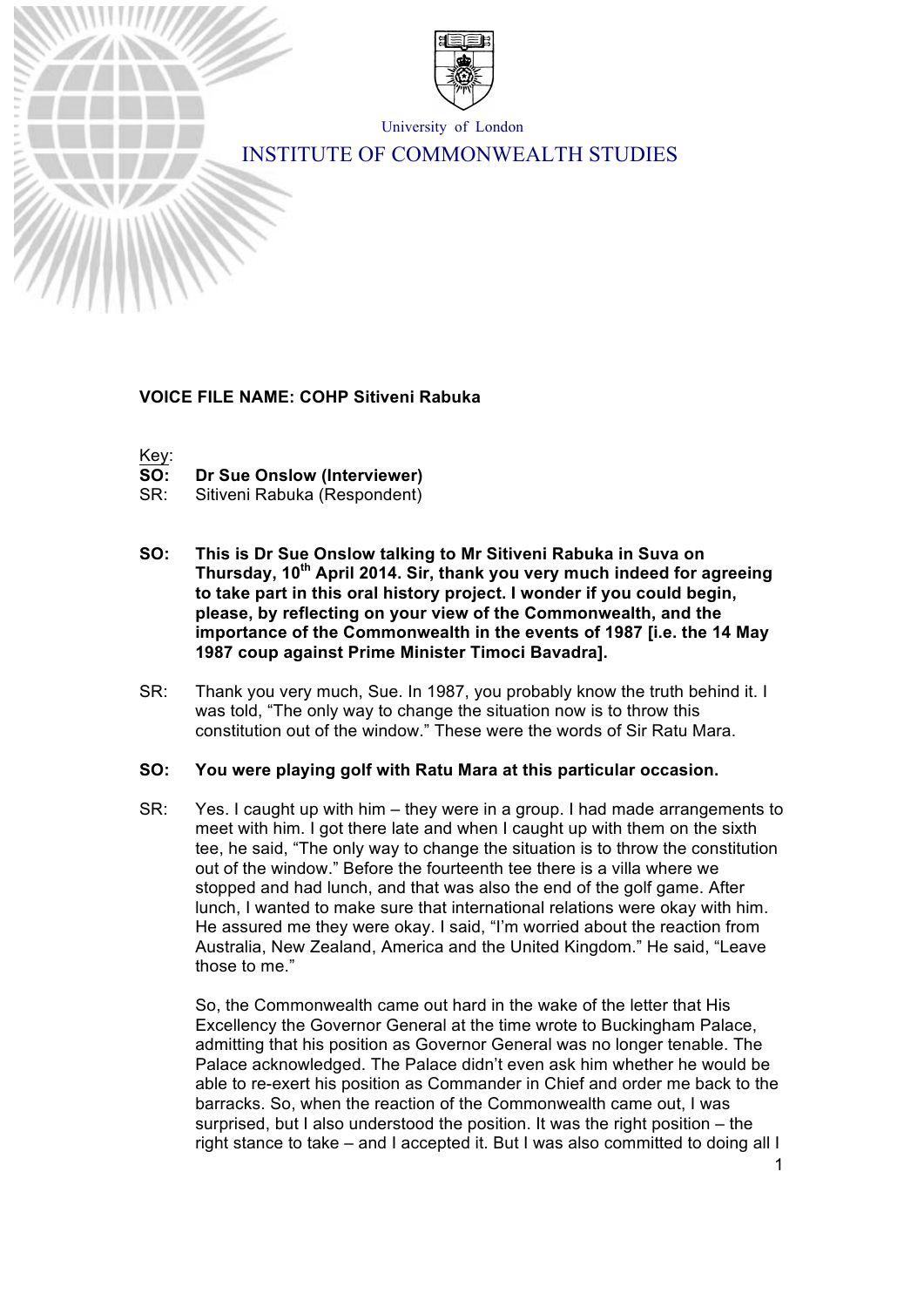could at the time to restore relationships. I know that, at that time, the Vancouver Summit was approaching and we had sent as our special envoy the former Prime Minister Ratu Mara to go and start negotiations. While he was out there, he sensed that I was getting close to breaking the tie with the Realm and declaring Fiji a republic. I think he sent some desperate messages to try and stop me from declaring Fiji a republic, because he was going to try and get to Vancouver and lobby in the corridors of [the] Vancouver CHOGM.

I didn't get the message from him in time. By the time I got it, it was too late and Ratu Sir Penaia had already written to say that his position was no longer tenable and offered his resignation as Her Majesty's representative in Fiji.

#### [*Editor's Note: Fiji was declared a Republic on 7 October 1987. The Vancouver CHOGM was convened on 13 October 1987. Ratu Sir Penaia resigned on 15 October 1987.*]

So, that is the Realm part of it. The Commonwealth is quite distinctly different from the Realm. The Commonwealth decided to deal with it as the Commonwealth 'club' and suspended us all. [Fiji was required to re-apply for membership of the Commonwealth following the Vancouver CHOGM]. I was committed to restoring the relationship. The process was not completed until July 1997, when we had restructured our Constitution and I was admitted back. I was invited to attend the CHOGM in Edinburgh and I went to that with my Leader of the Opposition, Adi Litia Cakobau, the great-granddaughter of the Chief that ceded Fiji to Great Britain in 1874, Ratu Seru Cakobau. On the way up to Edinburgh, I had called on Her Majesty. I think they were doing some work at the Palace, so we met at Clarence House and it was there that I asked if she would like to become Queen of Fiji. She said very simply, "Let it be the will of the people." So, I offered a traditional apology – the presentation of a tabua [polished tooth of sperm whale] – and then, when we were talking, I asked her if she would agree for Fiji to approach her again to become our Queen. And she said, "Let it be the will of the people."

That, in a nutshell, is the progress from suspension to re-admission [in the Commonwealth], and from seceding from the Realm – if we can use that word – and trying to re-establish the Monarchy in the Fiji situation. The response from the Monarch at the time was, "Let it be the will of the people."

Since then – that was the 1997 CHOGM – we have not had any referendum or any further debate in parliament or out of parliament on whether we should re-establish our link with the Crown. It would be difficult to do that when we look at the composition of the population of Fiji at the time: there was a very strong Indo-Fijian component of the population. When you look at the Mahatma Gandhi revolution in India – where they wanted to have true independence, where the powers of the people of India were reposed in the people of India rather than reposed in the Crown of England – it would have been an uphill battle to try and convince the Indians in Fiji that we should go back into the Realm, because they had come out of the Realm. They had declared India a republic, and all the other republics at that time and before that time had broken away from a Monarchy and became republics where the people were the repository of the political authority in their own land. I didn't consider the 1987 coup as a movement for true independence and true political autonomy, where our destiny was determined by the people of Fiji full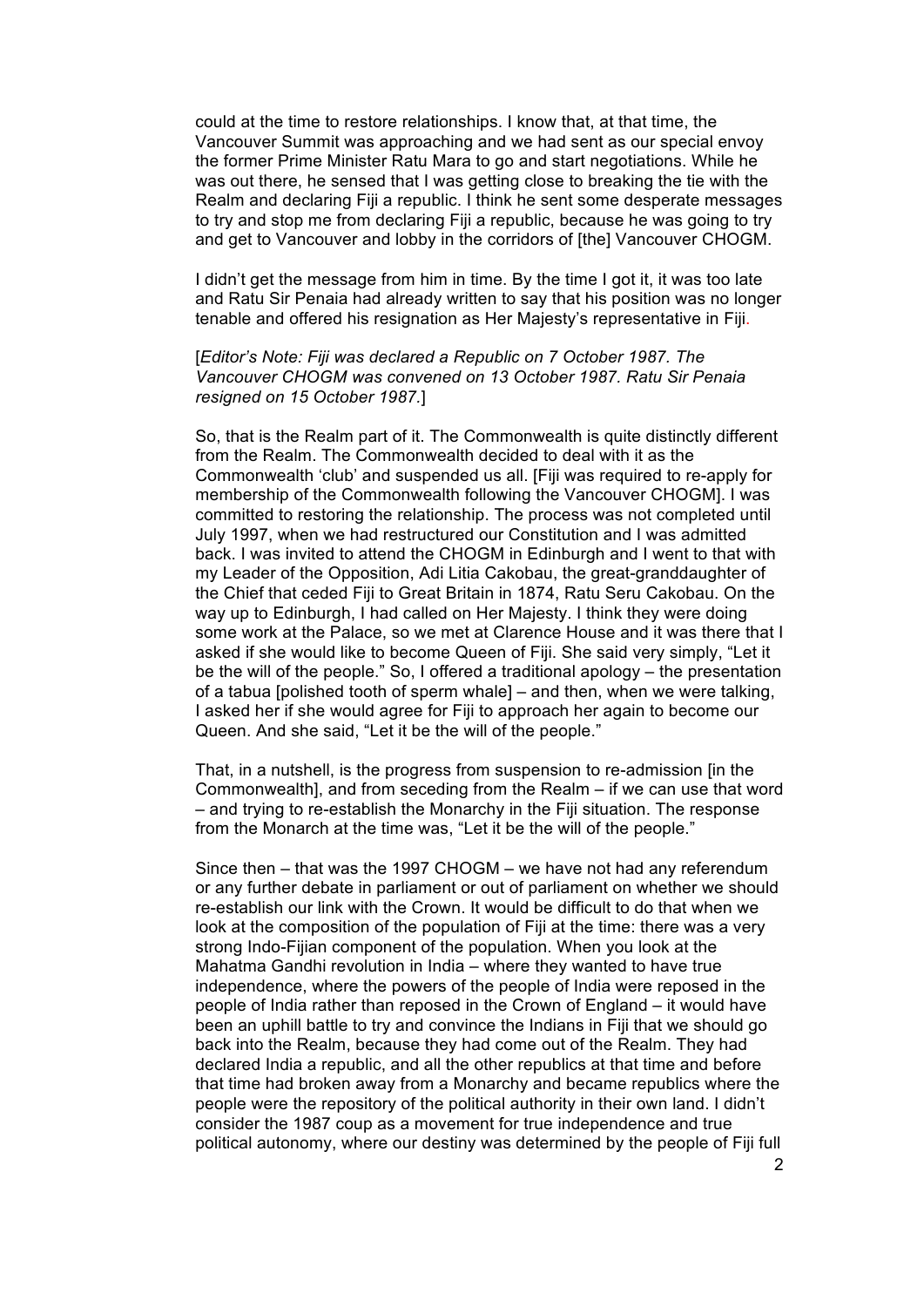stop. Although the Monarch was a ceremonial figure, it was still Her assent to the various legislative decisions [that mattered], which made it such that we were still under the authority of the Monarch of England.

#### **SO: Sir, I have a number of questions, starting with, as you said, the golf game at Pacific Harbour. Was Ratu Mara playing with political colleagues, a close cohort of people, or just with personal friends?**

SR: Only personal friends. They were not political. There was a businessman – a Samoan – and two other Samoans. One was the owner of the villa where we had the discussion, and one [was a] lawyer from Samoa. [Then there was] me and [another], a very close friend of Ratu Mara's.

[*Editor's Note: Ratu Mara has confirmed that he was playing golf with Rabuka and other colleagues in May 1987, but he denies that they had discussions on a possible military coup. See for instance, the report in* Asia Times*, 22 March 2000*]

- **SO: You said that you asked a very important question about Fiji's international relations – that you were concerned about the attitude and reactions of Australia, New Zealand, the US and the UK. Did you leave that entirely to Ratu Mara? You said that he said, "Leave that to me." I just wondered if you, personally, had become involved in any way with the international diplomacy around this particular issue?**
- SR: Never. Not at the time. I was just an ordinary soldier at the time.
- **SO: So, after the events of 14th May 1987, you weren't aware of the discussions and contacts between the Palace and the Queen's advisors in London with Ratu Sir Penaia in Government House?**
- SR: I was not aware of that, although that came out only in the writings of Sir Len Usher.
- **SO: You noted that Ratu Mara went to Vancouver to the Commonwealth Heads of Government meeting to lobby privately. Was he accompanied by key advisors or was this a solo mission?**
- SR: I think it was a solo mission. He might have gone with an aide, because at the time I'd given him the privilege of keeping a close aide. We provided him with secretarial assistance when he was here.
- **SO: Ratu Mara later disclaimed any involvement in the military coup. Could you reflect on that? Do you think he was misremembering, or was this political expediency?**
- SR: I cannot say, but he wanted to sue me after John Sharpham published my biography with the Central Queensland University Press. [John Sharpham, *Rabuka of Fiji: The Authorised Biography of Major-General Sitiveni Rabuka*  (Central Queensland University Press, 2000)]
- **SO: Yes, I've looked at that.**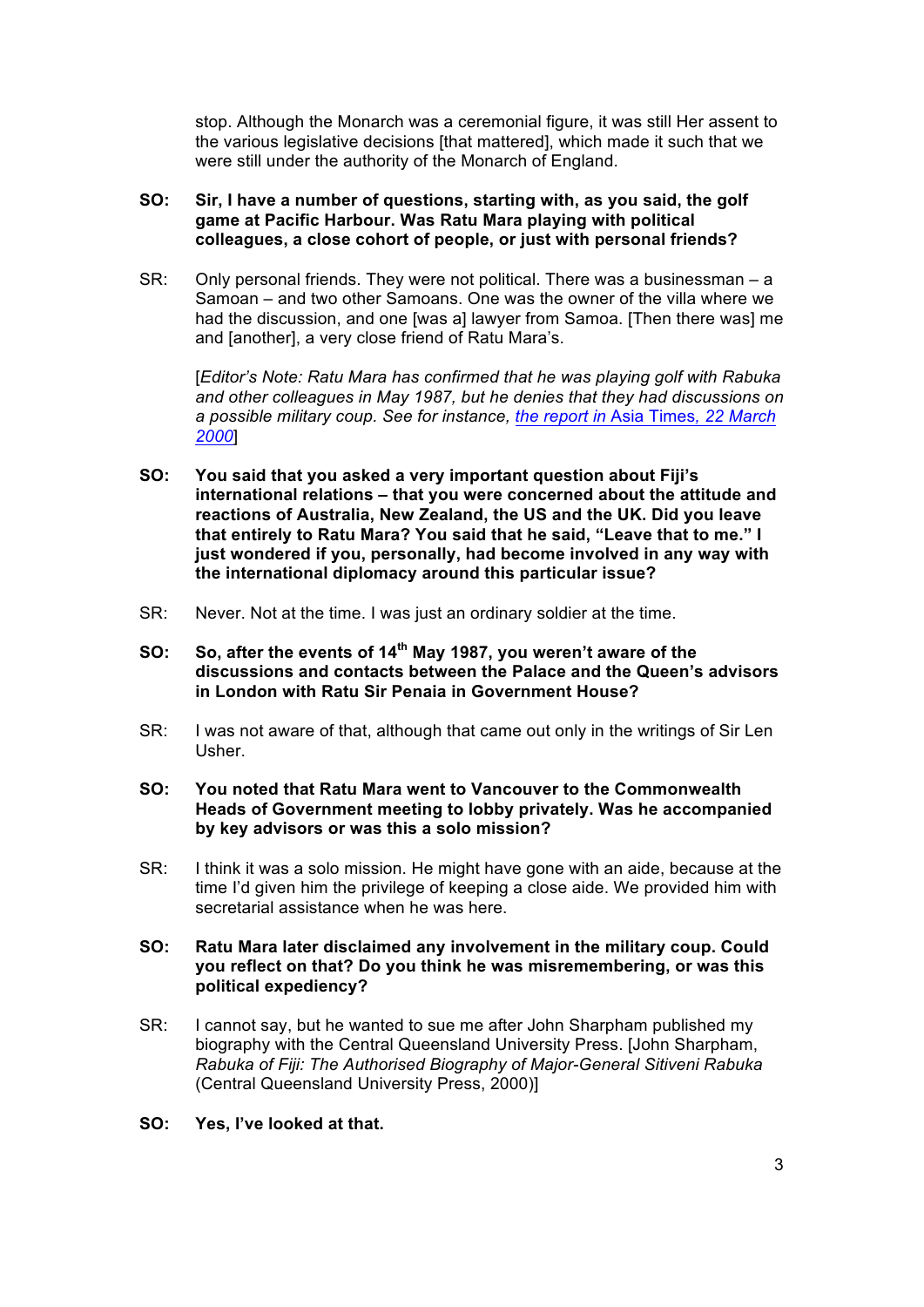- SR: He tried to sue me, and the CQU Press lawyers and my lawyers said, "Okay, we'll see him in court," and he withdrew.
- **SO: He withdrew the accusation?**
- SR: Right.
- **SO: It was a serious accusation, but this was a very serious matter.**

**You suggested that there was a groundswell of opinion within Fiji in September and October 1987 for Fiji to become a republic? Or was it that, once Ratu Penaia had submitted his resignation, this effectively became a** *fait accompli* **– he, as the Queen's representative, had stepped down?**

SR: Yes.

#### **SO: But she still had it within her remit to appoint an alternative Governor General?**

- SR: Correct. She could have, and she could have exerted her authority: "You are my representative there. That is the role of Fiji's military forces, the members of whom owe allegiance to Her Majesty, [and her] heirs and successors." If they had tried that, I don't know how I would have handled it. I might have just surrendered to the Palace, saying, "OK, bad exercise."
- **SO: So, while all this was going on, were there other private representations being made to you from the Commonwealth, from the British military, from the British High Commissioner here? I'm just wondering about the process of contact that went on in any type of political challenge such as this.**
- SR: Only the High Commissioner met me straight after that, after ten o'clock. And he said, "You know what you're doing is wrong?" I said, "Yes." "Are you not prepared to reconsider?" I said, "No." I was quite strong in my responses to his questions, because I knew Ratu Mara was involved, and I assumed that he would be doing the international relations thing.
- **SO: Ratu Mara was certainly extremely well connected, and very highly regarded. So, after the resignation of Ratu Sir Penaia as Governor General on 15th October 1987 [he was appointed President of Fiji on 8th December] and before the whole discussion of the Commonwealth 'club' at Vancouver, were you the recipient of approaches from the Commonwealth, from Australia, from New Zealand, after Ratu Penaia's resignation as Governor General? Once Fiji's membership of the Commonwealth 'lapsed' at Vancouver, what was the process of reengagement? How did the discreet diplomatic courtship continue?**
- SR: No. [There was] none at all.
- **SO: Okay. How about Australia and New Zealand within the South Pacific Forum arrangement?**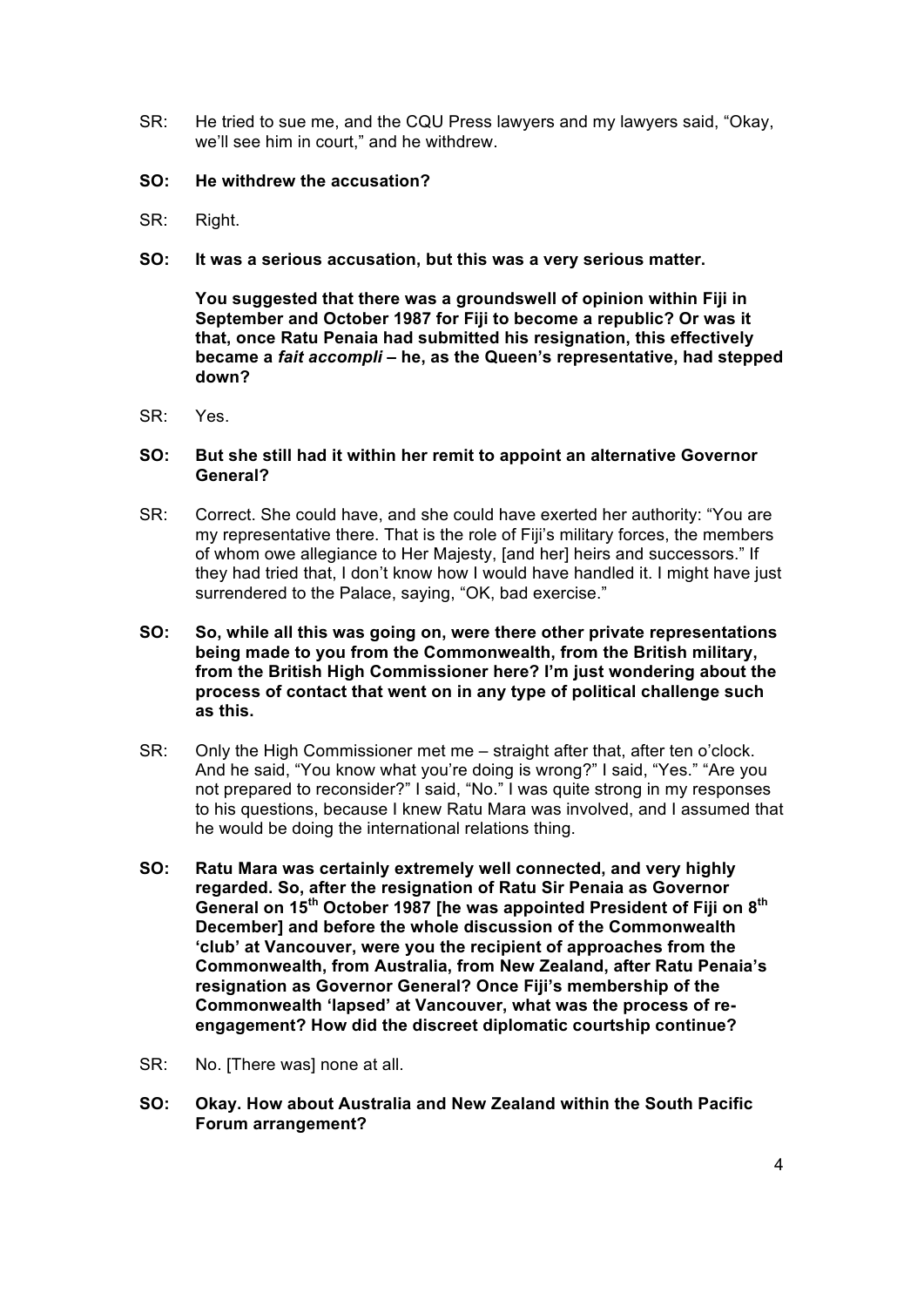SR: We were not in the Forum. They kicked us out of the Forum at the time. When we were admitted, we had started sending in our interim government and I was only a Cabinet Minister at that time. Ratu Mara was the Interim Prime Minister and the Forum very quickly accepted the status of things at that time. Dr Bavadra and his group were kept out. They were not even in the corridors. He tried to lobby for support in the Pacific at the time.

#### **SO: Did you or your colleagues consider having a referendum on whether Fiji should become a republic? You said that there was no discussion in Parliament, but was there private discussion on this?**

SR: No, there was no discussion in Parliament, but the legal advisors at the time said, "The only way to go now is to go all the way to being a republic, because you have sacked Her Majesty the Queen. If she comes back, then you are all liable for treason against Her Majesty." So, the only way to put an end to that is to just say, "This is no longer Her Majesty's Government. It's no longer Her Majesty's territory of Fiji. It is now a republic."

#### **SO: So, as you say, the military forces then swore allegiance to the Republic of Fiji, because otherwise they would be in a treasonable position.**

- SR: Correct. So, we changed it. The Court of the Republic of Fiji arrived and Her Majesty's Chief Justice and [other royal titles] – all those things had to be cleaned up. The only way to really have it clean was to have complete severance of any ties with Her Majesty's authority.
- **SO: So, between this particular point in 1987 and your description of July 1997, when Fiji was included back in the Commonwealth and after your meeting with Her Majesty at Clarence House on your way to the Edinburgh CHOGM, which international relationships became of key importance to Fiji in this particular time? Fiji was expelled from the Commonwealth, and this was a time when Fiji's trade in the region – the South East Asian region – and with the European Union started to assume far greater significance than those trade relations with a Commonwealth dimension.**
- SR: Yes, we started to 'Look North' and started looking at alternatives to our traditional trading partners and aid partners. So, the Commonwealth hold on Fiji became less, although we had bilateral agreements with Australia and New Zealand. We had the South Pacific area trade agreements, SPARTECA [South Pacific Regional Trade and Economic Cooperation Agreement], and we developed those. I think people at that time were more pragmatic and did alright: "We don't like your politics, but we like your products so we'll keep trading and we want you to buy ours." So, we were a significant importer of Australian goods and New Zealand foods. We were totally dependent on imported fuel, so we had to have trade. I think it was in their best interests to develop new relationships. But when Bainimarama came in in 2006, we leaned more on China and more on Asia. India came back in and has given us some support, we think – we would like to believe. And we find ourselves now in a very bad debt situation.

But going back to Fiji's suspension from the councils of the Commonwealth, I think the time now is for the Commonwealth to rethink its 'club membership'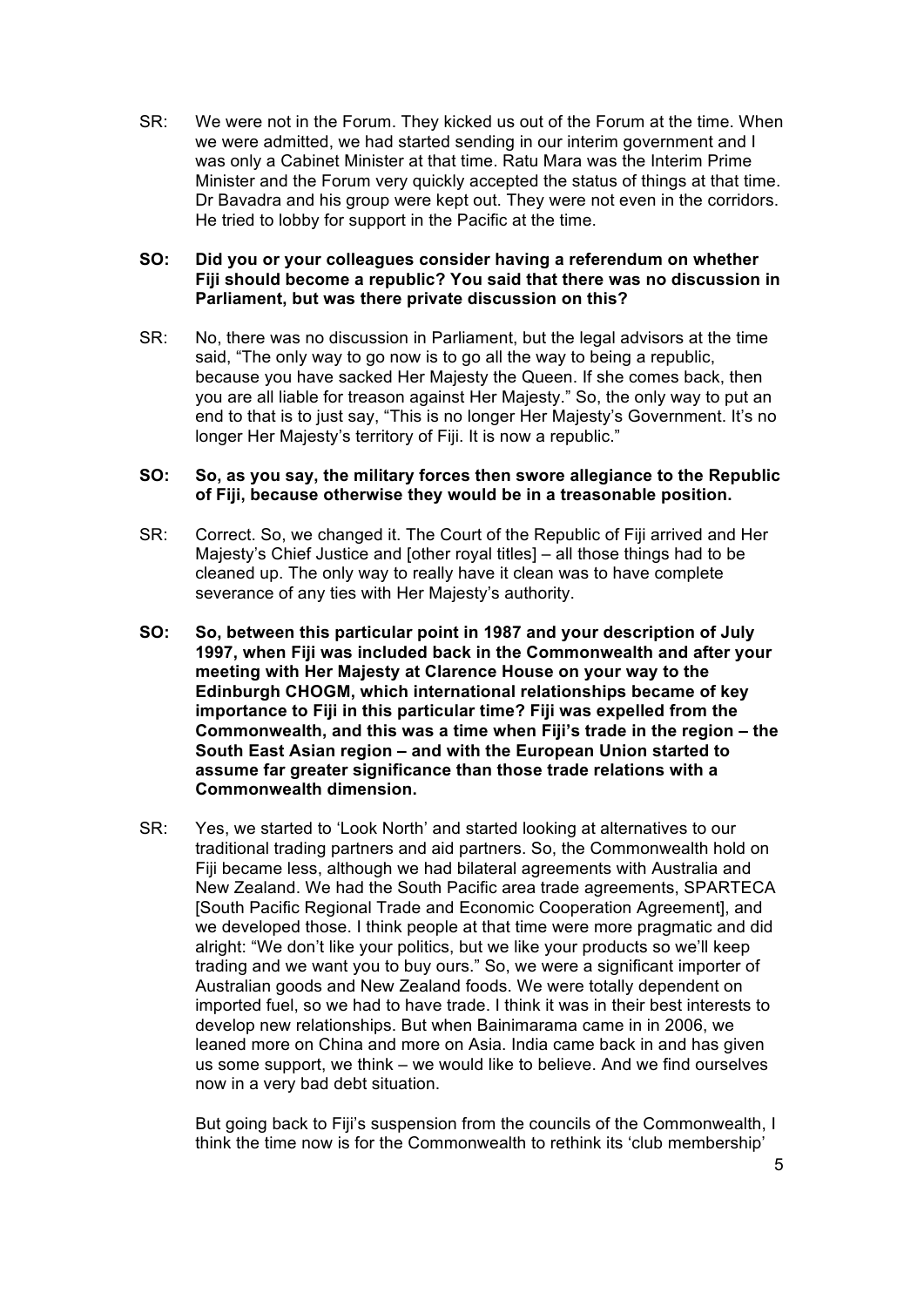rule. Rather than having uniform political values, you just have the common history as a basis and continue to try and influence the members in the area of good governance, rather than breaking off all relationships altogether. It would be better to try and get in there and talk to them, rather than putting the world down.

- **SO: This was the original argument of Secretary General Chief Emeka Anyaoku with the establishment at the Harare Declaration in 1991: to try to influence and encourage members on issues of good governance. The creation of the Commonwealth Ministerial Action Group and the expansion of its remit since 1995 have added to this. But you feel there should be a shift back to a voluntary association of states with a shared history and shared political linkages, supporting and recognising diversity?**
- SR: Well, we should continue to recognise our diversity on good governance and values and things like that. We should not sever our ties; we should continue to try and improve, instead of cutting off somebody. Work with them, go forward with them, cooperate with them, [and] try and get them out of the situation they are in. Unfortunately, my coup and the current situation we're in are different. Mine was linked to a political party – the Alliance Party of Ratu Mara – and the Fijian people. This one is purely military. So, I was not the Commander [in 1987].

# **SO: You were not the Commander of your coups in 1987?**

SR: No. I cannot claim that I took the Army.

#### **SO: How did you see your position then?**

SR: I was number three in the Army, and I took a group of people to capture the government.

#### **SO: But your superiors – the number one and number two in the Fijian Army – did you have political discussion with them? Or was this an autonomous action by you and middle-ranking officers?**

SR: Jim Sandy, the Chief of Staff, knew something would happen. He told me, his own words were, "Either you or the Commander have got to do this. I can't do it: I'm *kai loma*, I'm a white European." And I didn't say yes or no. I just said, "No, either you or the Commander [Ratu Epeli Nailatikau]. He's got to do it. He is the Commander." At that time, the Commander was going to go to Australia. After that discussion, nothing else took place. I quietly started doing what I was doing and training the people to be used, making sure we had enough ammunition in case we had to ward off any military counter-moves from Australia and New Zealand.

#### **SO: Were you expecting that?**

SR: No, I was not, but I just wanted to make sure that we were equipped. If they were going to evacuate their own citizens, there was a risk of some people being over-exuberant in the execution of their duties or in the execution of the defence, which could very easily turn into an ugly confrontation of military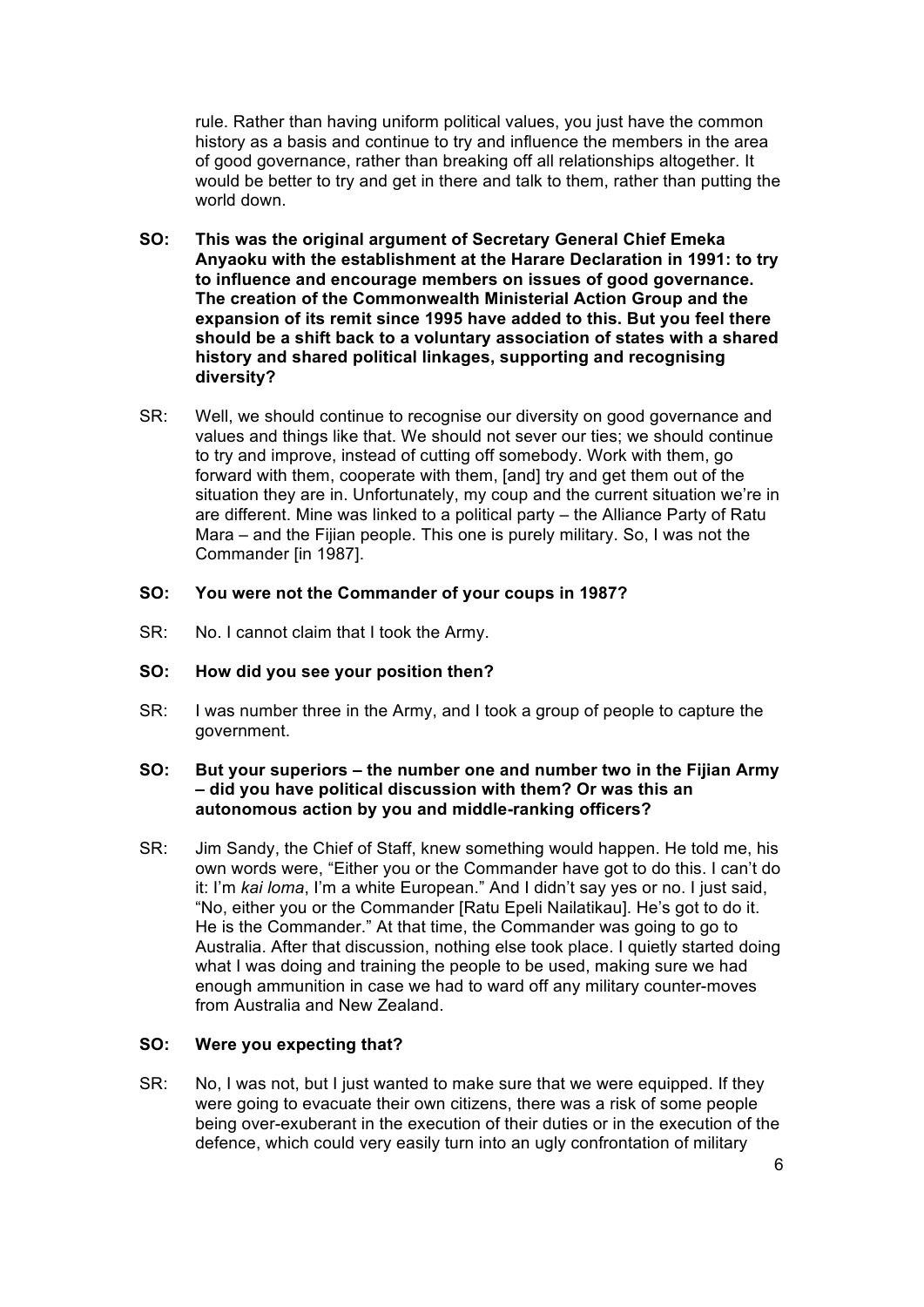personnel. At the time, we had almost no ammunition. I had to make sure that fresh supply was here in time for that. So, I got in touch with the agent who was selling ammunition to Fiji to see if we could buy from Singapore. We bought some ammunition from Singapore, put [it] on a naval boat which was not yet…

# **SO: Excuse me, Sir, were these contacts with the Singapore military? Or was this a private arrangement?**

SR: No, a private agent came to us and took orders for ammunition from the suppliers.

# **SO: So, you were putting contingency plans in place?**

SR: Yes.

#### **SO: Were you concerned particularly about an Indian response? An international Indian response?**

SR: Yes, I was, but I was also aware [of] the Indian design in Fiji. They wanted me to be Commander in 1980, 1981. I was interviewed by [the-then] Indian High Commissioner to Fiji, and she was trying to push strongly for me to become the Commander because I would sympathise with the Indian design in the Pacific, being Indian-trained. I'm a graduate of the Indian Staff College and at that time I was the only one that had a university degree. I had been given an award by the University of Madras as part of the Defence Services Staff College course.

# **SO: So, this was part of an Indian approach to the Pacific region – offering trade and training?**

SR: Yes, and shore bases. They were looking for shore bases, because they couldn't get a foothold in Perth in Western Australia. They thought it would be a better opportunity to hop over Australia and get something in Fiji that would isolate Australia and New Zealand, and effectively put India into the Pacific.

#### **SO: Did this particular approach in 1980-81 surprise you?**

- SR: It didn't even rub my ego. I was always bent on making the Army my professional career. I understood the leadership succession plans that might have been existing at the time, although I was not happy with Ratu Epeli Nailatikau coming back from the Fijian civil service into the Army and pushing everybody down in the promotion list.
- **SO: So, fast forward to 1987, against this background of the Indian High Commissioner's approach and your training at the Indian Staff College, you had a particular perception of an Indian presence in the Pacific and the political developments here in Fiji with the May 1987 election. Were you concerned about potential elements within the Indian Government or in the Indian Army intervening in this situation?**
- SR: I knew it could happen, but it would be very small scale, small cells, and more on the psychological side. They would try and convert us, psychologically. I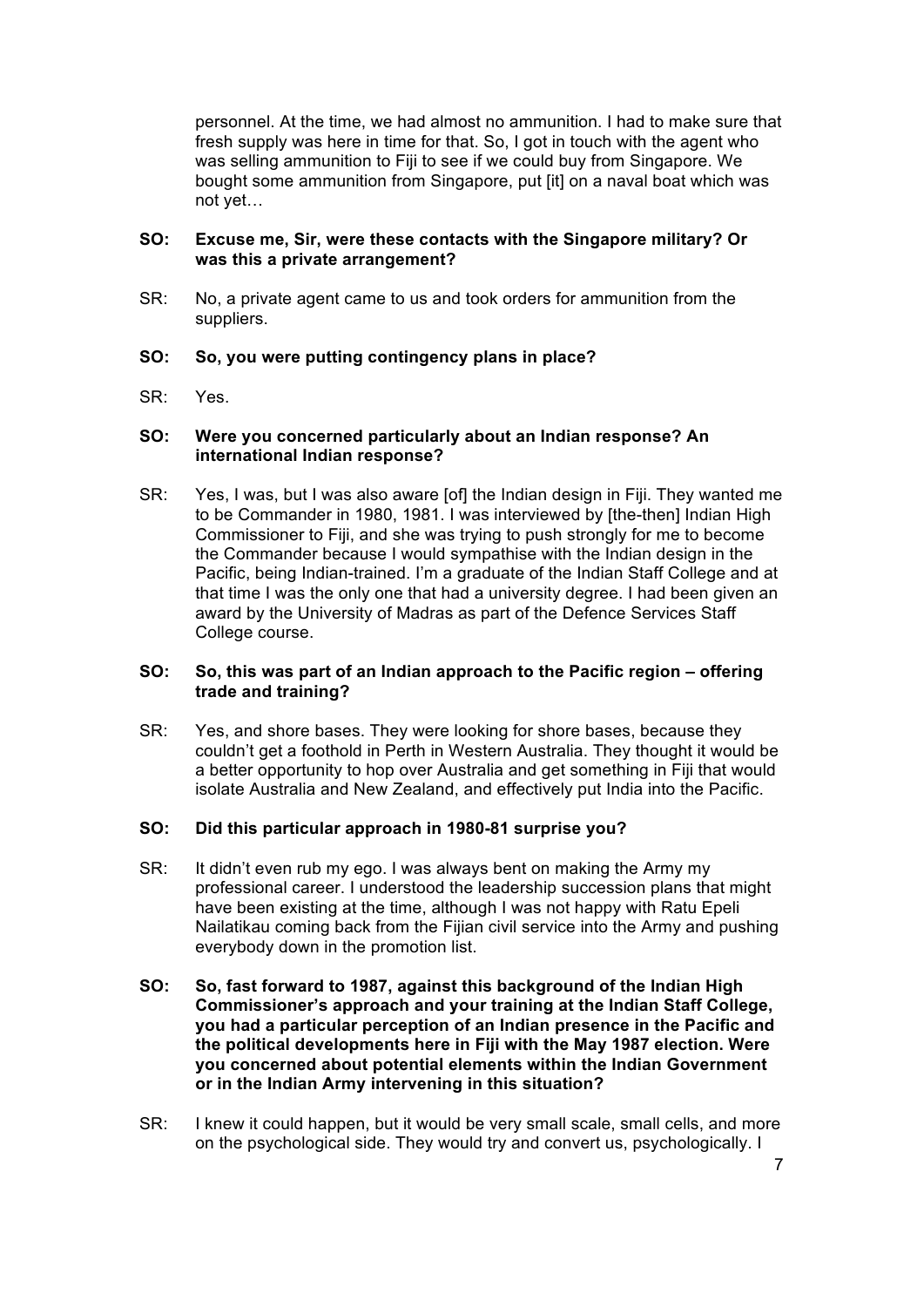expected that to happen, but if Australia and New Zealand were still there, it would be difficult for them logistically to come into the Pacific. So, Australia and New Zealand were both a threat and an obstacle for a bigger threat.

# **SO: So, Australia and New Zealand would potentially pressure you, but they were also a barrier, as you conceived it?**

SR: That's right.

# **SO: I have heard that there were rumours of arm shipments going into Lautoka at this particular point.**

SR: Yes, that was later – about 1989-90 – when there was a shipment that finally got to Lautoka and there were others which were not spotted. However, they were on the Australian radar and the information came through Australia which enabled us to go and look [for the shipment]. We found some dilapidated arms and ammunition on some Muslim farms in the west.

#### **SO: How far did you attribute these particular incidents to Indian concern about Sri Lanka? Did you put it in a wider Indian context?**

SR: I'm playing golf on Saturday with TP Sreenivasan. who was Indian High Commissioner to Fiji at the time, so I'm going to ask him whether there was really a fundraising effort in India House to pay for this shipment which Kahan sent. Kahan was the Fiji citizen who ran away when his pyramid scheme was uncovered. He ran away and lived in England. Yes, he's the one that was supposed to have been collecting money from [Adnan] Khashoggi and company, and secured some sources. But then, I am aware of what international arms agents do. They would have got rubbish arms and ammunition which they would not have even checked, and the people would have gotten the money and run, knowing that their buyers were buying rubbish. And the buyers would be selling on that stuff to their rebel leaders, wherever they are. It's the same whether it's the Sandinistas, whether it's Central Africa or the Pacific; it would be the same. The people would end up with dilapidated arms and ammunition and probably lose one in ten for bad ammunition backfiring and blowing your eyes out.

# **SO: So, it was more of a political gesture than a shipment that would lead to the radical overthrow of a government…**

- SR: Yes.
- **SO: After Fiji had been expelled from the councils of the Commonwealth, how far did you push to repair the rupture?**
- SR: I didn't.
- **SO: What of Fiji's relationship with Australia and New Zealand, though? Precisely because of your perception of the barrier they provided against Indian influence in the Pacific…**
- SR: We were still under the 1990 constitution, which people didn't like. After the election, the very first Foreign Ministers meeting was held in Honiara. That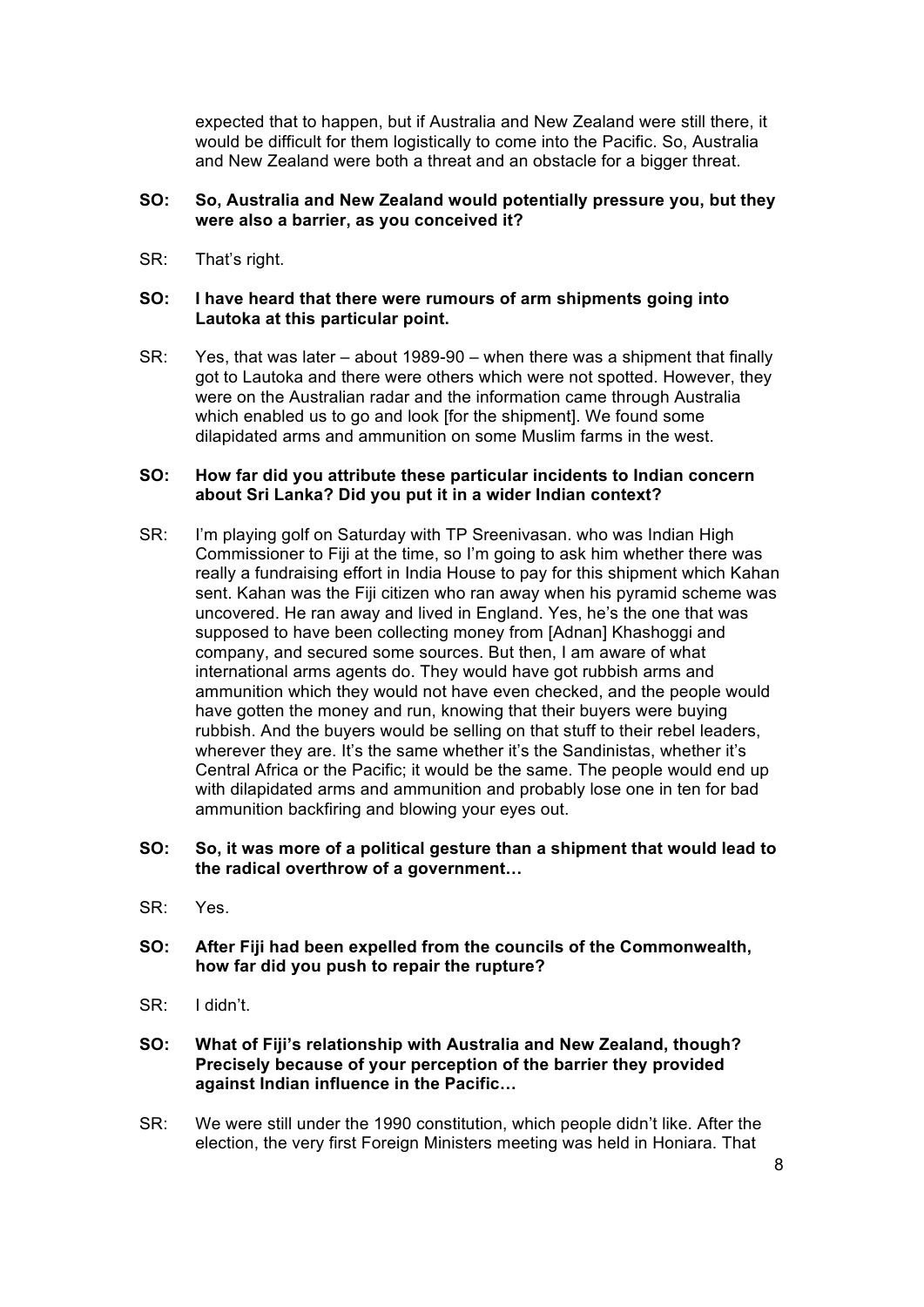was where I met Paul Keating. But although it was based on a bad constitution according to international assessments, it was the will of the people. People were back in Parliament, representing people, so Keating immediately invited me for a state visit to Australia and that was the restoration of that. That was 1992. So, from 1987 to 1992, there was no direct contact, although we had exchanges [between] our diplomats. They were called Ambassadors rather than High Commissioners until we were restored to the Commonwealth. Then we had High Commissioners.

#### **SO: How badly was Fiji affected by the severance of international aid following expulsion from the Commonwealth?**

SR: We did have to readjust. We had to be very prudent about our fiscal and financial management. It was a very good time for us because we were very prudent in our management of debt and in our budget. Although we were not answerable to the people, we knew where we were going. We knew if we were not elected in the next election, we would be there paying the tax, as taxpayers.

# **SO: So, it was a question of getting your macroeconomic policies right? Your foreign exchange earnings came principally from tourism, the key sector for Fiji's economy, because sugar had started to diminish dramatically by this particular point.**

SR: Yes. At that time the Sugar Land Tenancy Agreement was up for review anyway. [It was] up for closure because there was no renewal clause in any of the acts that governed the Landlord and Tenant Agreement.

# **SO: How much did Ratu Mara stay involved in politics, despite having formally stepped down as interim Prime Minister?**

SR: Internationally, he didn't play a very active role. I think he lost his Privy Council membership – whether they do [lose it] or they're just not invited back to the club, I don't know which is the case. But he was hurt by the sudden rise to prominence of an unknown soldier. When his choice for Prime Minister in the 1992 election did not become Prime Minister, he had become my number one political obstacle. He worked with the other political parties and tried to spread his influence so that I could be ousted. He supported his daughter's candidacy with the Methodist-based Christian party in 1999.

# **SO: Adi Koila Nailatikau?**

SR: Adi Koila, yes. And that split the Fijian vote. That cost us very dearly. We only won eight of the seats. My coalition partner – they were not a coalition partner at the time – but the National Federation Party was demolished. It didn't get one single seat.

#### **SO: Was the intensity of political debate and political infighting affecting Fiji's foreign relations?**

SR: Yes, because most of the leaders at the time were still friends of the Alliance Party and they wanted Ratu Mara and the post-coup plan to be the national plan of Fiji. The new leadership came up with me and the other politicians and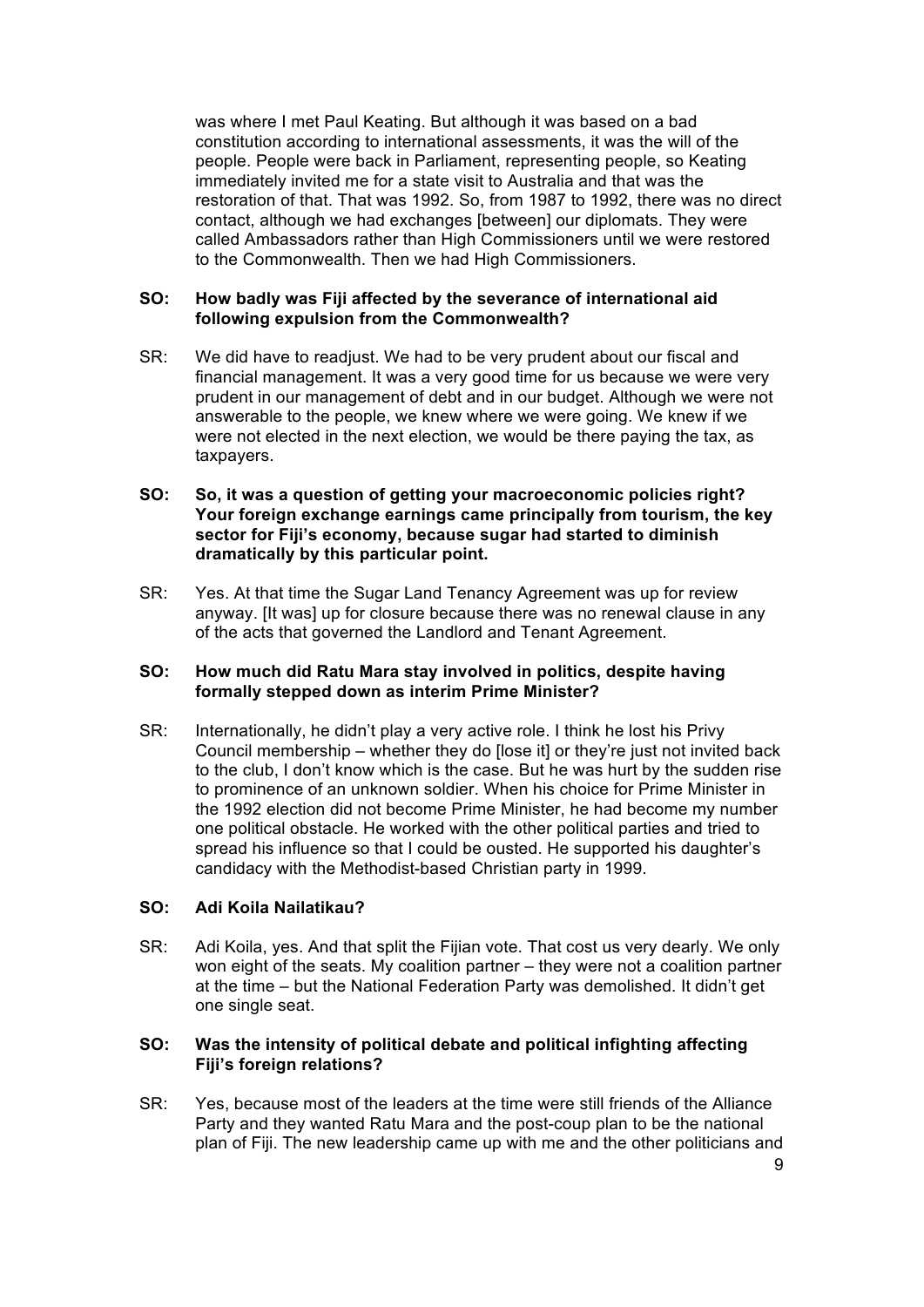subordinates in the Alliance government took on a new direction. I think they were not very comfortable. I think his biggest hurdle came when Dr Mahathir openly supported me.

# **SO: I was just thinking that, given Ratu Mara's standing as a leading Commonwealth spokesperson for the Pacific from 1970 onwards into the 1980s, he would have had extraordinarily good personal links with other Commonwealth leaders.**

SR: But he could have used that. He could have volunteered to use that contact, but he didn't. From 1987 to 1992, I think he played on that and got a lot of things going because of his personal rapport with the international leaders. So, I must give him credit for our passage from coup to election: 1987 to 1992. It was after the election that I think he wanted to re-exert his brand of leadership into the new Republic of Fiji. That was what resulted – whether he worked for it or not – but it resulted in the split among the Fijian vote.

# **SO: In terms of legal advice for the new Fiji constitution in the 1990s, did you draw entirely on Fiji legal opinion or did you go outside?**

SR: We got Professor Bloustein of the University of New Jersey who came and worked with the report that was brought together by the Sir John Falvey [Constitutional Review] Committee, and after that it was refined. He did some work on it and [Paul] Manueli went around and refined that. That became the base for the 1990 constitution.

# **SO: Was Ratu Mara supportive of this political process for constitution building?**

- SR: No, he was just…. While he was head of the Cabinet as Prime Minister; he put those things in place, yes.
- **SO: So, in the 1990s, Fiji's foreign relations drive was 'Look North'. From what you have said, it seems the Commonwealth hold was diminishing. You emphasise particularly the South Pacific angle. How important was the goal of readmission into the Councils of the Commonwealth for your government? Or was this in fact very low down the list of priorities?**
- SR: It was low down. For us, the restoration of relationships with Australia, New Zealand, Malaysia and Asia were more important – for me, at the time, as Prime Minister. Even during the coup era, from 1987 to 1992, as a Cabinet member, I was more concerned with the immediate area of interest rather that the wider Commonwealth interest.

#### **SO: Sir, on the events of George Speight's coup in 2000, were you in any way consulted or engaged by outside Commonwealth observers? Fiji had, after all, been readmitted to the Commonwealth in 1997.**

SR: No, there was none, although at that time I was working as the special envoy for peace in the Solomons. Chief Anyaoku had put me there and my deputy was Dr Ade Adefuye, a Nigerian. We worked together in the Solomons. While we were still continuing our work, the 2000 coup happened. I don't know whether the Commonwealth Secretariat was wrongly informed or deliberately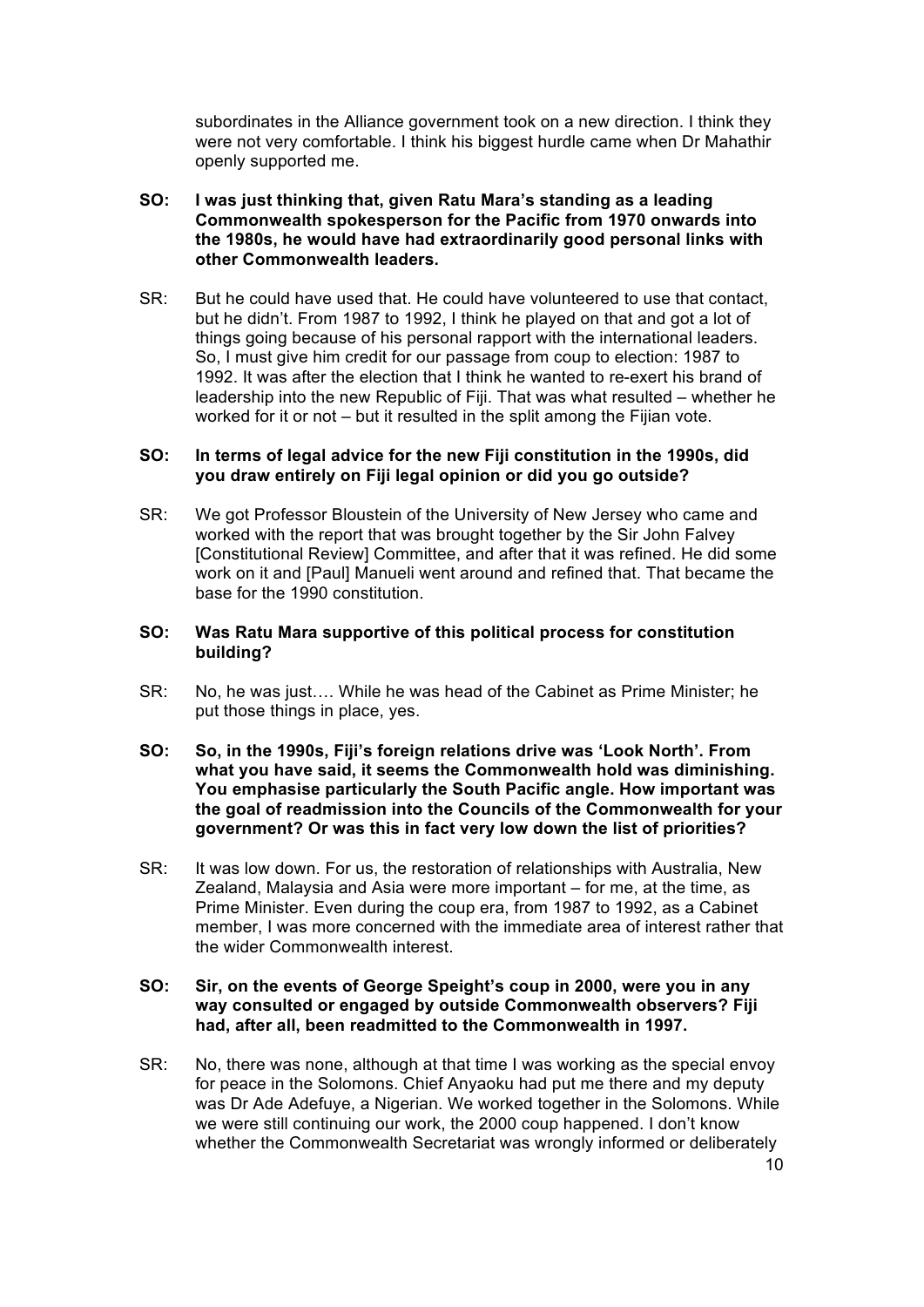wrongly informed that I might have been involved. I was not invited to go back [to the Solomons] after that, but already we had laid down the ground rules. We had negotiated the ceasefire and the negotiations for peace which formed the basis for ongoing work that resulted in RAMSI, the Regional Assistance Mission to Solomon Islands, in 2003.

# **SO: Sir, please, could I ask you how you came to be Chief Anyaoku's special envoy?**

SR: I was asked when my party lost the election. I won my seat, with the biggest number of votes in the whole election, but two members of my own party – the Fiji Political Party, also known as the SVT, *Soqosoqo ni Vakavulewa ni Taukei* – came to me and said, "You have to take personal responsibility for this and resign as party leader," and I said, "Okay". So, I resigned as party leader, and one of them became party leader and Leader of the Opposition. I was Chairman of the Provincial Council and Chairman of the Council of Chiefs when our High Commissioner in London called to say that the Commonwealth Secretariat would like to offer me this job as a special envoy. There was no pay in it. I said, "Okay, that's fine," but when I went to the Solomons I had some problems because the people of Malaita saw me as a nationalist. The problems in Guadalcanal at the time – in Honiara, particularly – was between the indigenous people of Honiara and Guadalcanal, and the outsiders from Malaita. The Malaitans were stronger and they were in government in most of the top positions. They probably saw me as naturally favouring the indigenous Guadalcanali people.

# **SO: How much prior briefing did you have before you went to Honiara?**

SR: I didn't have any briefing. I went there and tried to find out what was happening.

# **SO: So, that's where you met Dr Adefuye from the Secretariat? How well was Dr Adefuye briefed?**

SR: He was informed about the basic issues. We had a discussion and I said, "Well, in that case, let's go." He said, "Where?" "We are going to see the rebels." He panicked. Our contact was the Roman Catholic Archbishop who took us to the end of the civilised route.

#### **SO: The end of the paved road?**

SR: Well, not just the paved road, [but] to where they had the police influence. After that, it was 'no law' territory. So, we went in and we had to walk back out to our little Suzuki. We went in and suddenly they just came out of the trees and over the ground. They stood there with their carbines from the Second World War that were left behind by the British forces. I knew they wouldn't fire; I knew they didn't have any ammunition. If they had the right ammunition, they wouldn't be able to go into the bore because they were all rusty.

# **SO: Dr Adefuye didn't know that! [***Laughter***]**

SR: No, he was very, very scared. I felt sorry for him. [The rebels] came up. I had with me a bundle of kava. When they came, I told Ade, "Sit down." So, we all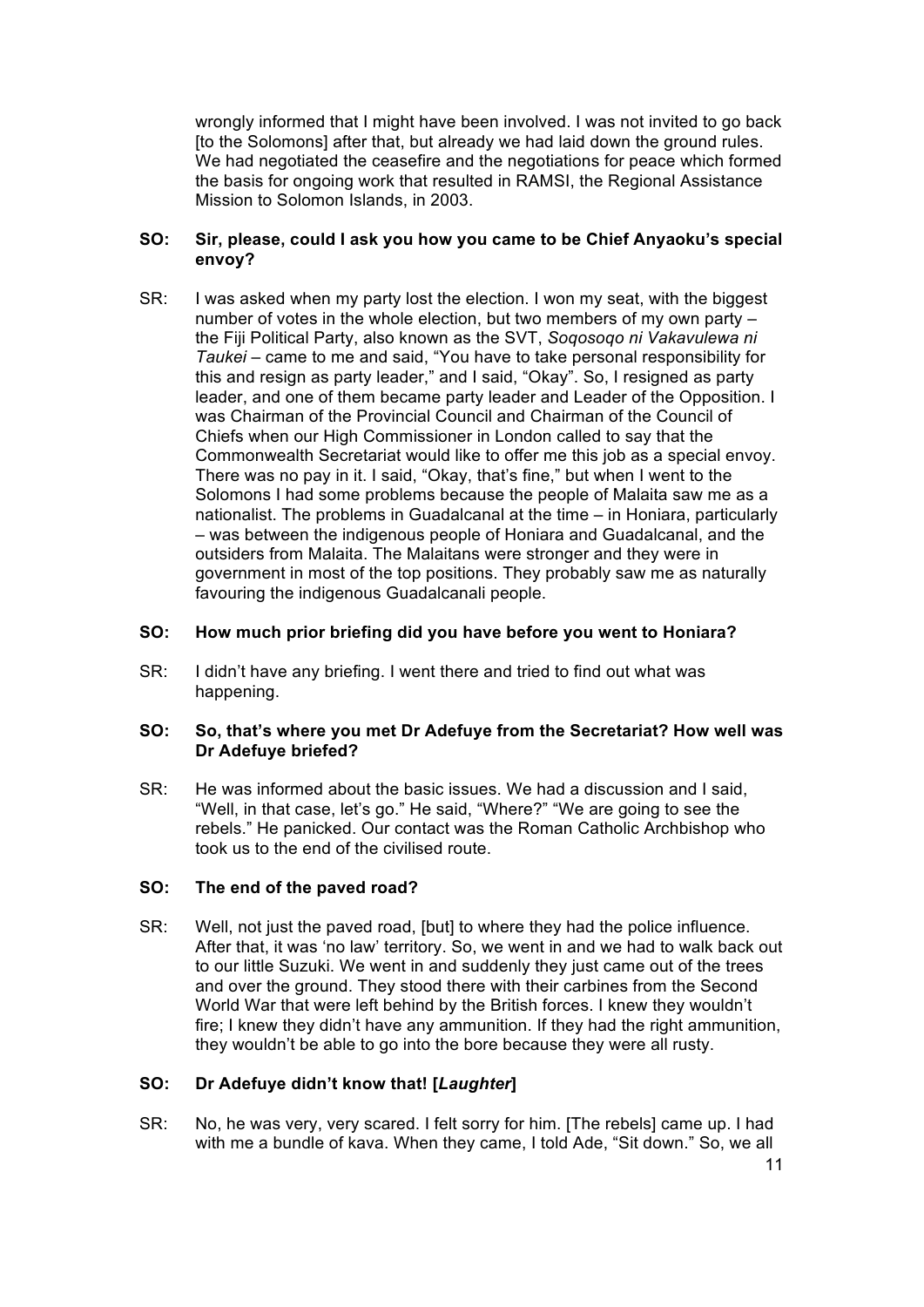sat down and I presented the kava in Fijian. There was somebody there who received it in English and pidgin, and then after that they brought in a big pile of betel nut and made the reciprocal presentation. So, we started talking. That was it. I did a Fijian custom; they did their own custom.

# **SO: Yes, but you were able to communicate enough.**

SR: Yes, in English. Most of them spoke English well enough. Even their pidgin we could follow, but they spoke to us in English.

#### **SO: So, there was enough of a hierarchy there – it was not a rabble militia, there was somebody that you could negotiate with?**

SR: Yes, the leaders were university-trained: University of the South Pacific (USP) trained and Fulton College trained. Both had trained in Fiji. That was the beginning. I went then to the rebel stronghold; I also went to Malaita and spoke to them, and then called them both together to Central Province, another neutral island where they all came for a discussion. Then we drew up the Peace Accord.

# **SO: So, this was very much personal negotiations by yourself and Dr Adefuye? Communication with Chief Anyaoku at Marlborough House would have been non-existent.**

- SR: No, that's right, but there was the Commonwealth Youth Programme. We used the Youth Programme as our base office and used their communications and secretarial support. But we did a lot of the work. Adefuye must take a lot of credit because he just persisted and he didn't know the Pacific. I knew the Pacific. He was surprised there was no similarity in the African – particularly Nigerian – way of doing things. But he recognised the custom side of it. He recognised the tribal and custom side.
- **SO: So, a wider Melanesian world?**
- SR: Yes.
- **SO: Also, you had been a military commander who had become a democrat yourself: an elected Prime Minister. So, you had a unique authority to discuss with these people who were trying to use military force to achieve political goals.**
- SR: They also knew me, as they called me 'General'. In fact, one baby was born when I was there and his first name is 'General' [and] second name is 'Rabuka'. [*Laughter*] When my cousin went back to the Solomons last month, I said, "Hey, go to this village…!"

# **SO: "Ask for my** *yaca* **[namesake]!" [***Laughter***]**

SR: Yeah, "My *yaca* is there." "What's his name?" "General." "That's not your name!" "Well, that's his name. He is my *yaca.*"

# **SO: So, how long was this Special Envoy trip?**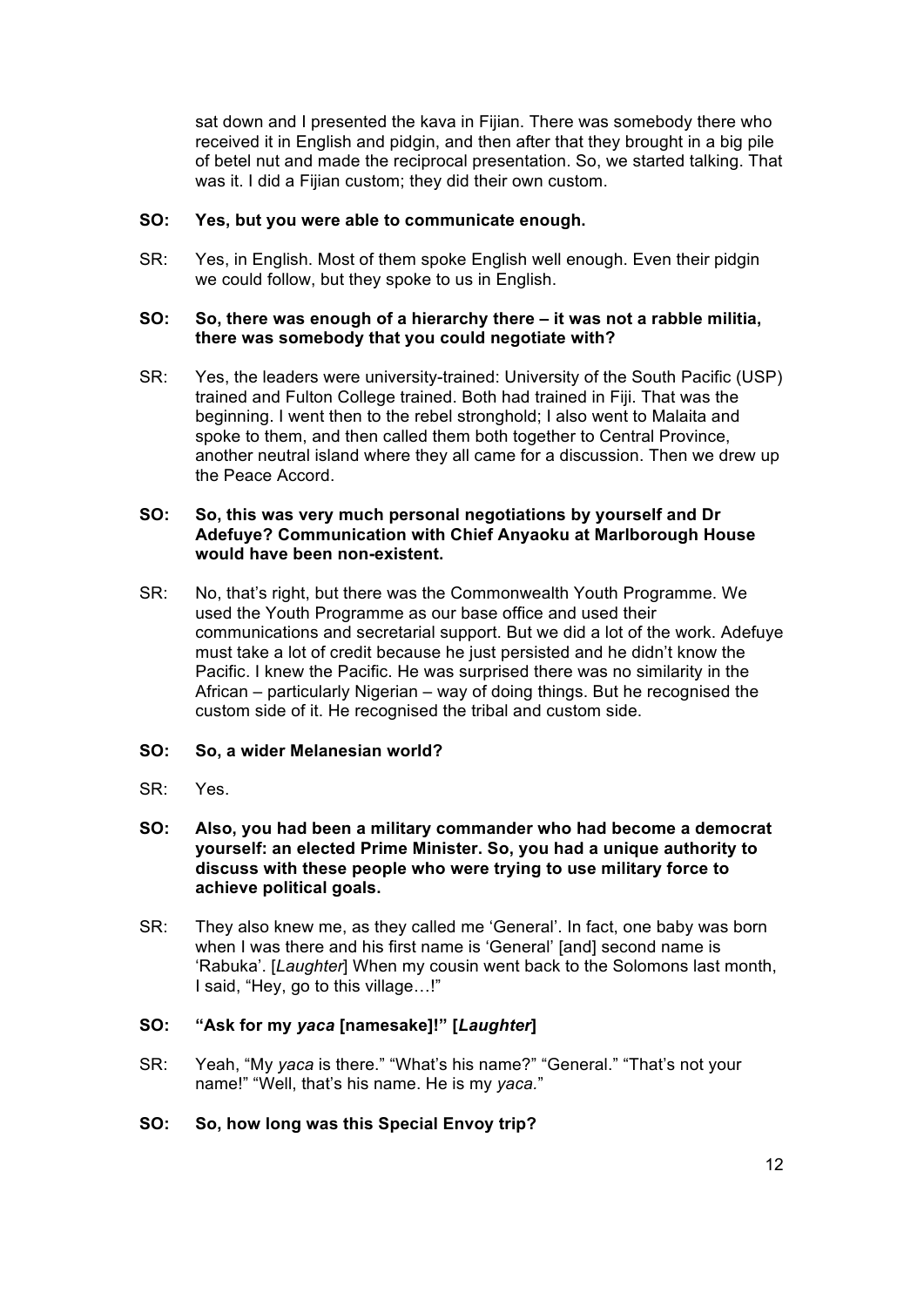SR: From 1999 to 2000 – to the coup. About a year. We just went there and Ade would say, "Okay, see you in Honiara next week." Okay, go back, and we'd continue. He'd go back with our findings and our drafts to the Secretariat and then come back.

# **SO: So, you were based in Honiara for a year?**

SR: Yes.

# **SO: Sir, did you get credit for this? This was an important Peace Accord that you were…**

SR: I think they tried to down play it. Straight after that, the Labour government was in power here. They didn't even acknowledge any of the things I was doing. I wasn't even allowed to use the VIP lounge in the airport! Not that I missed it... I was comfortable just talking to the public in the public lounges.

#### **SO: But this was Fiji contributing to international peace and conflict mediation.**

SR: Yes.

# **SO: Sir, after the events of 2000, Fiji was again suspended from the Commonwealth – in 2006, following the coup led by Frank Bainimarama.**

SR: No, 2006 was different: after 2000, there was no suspension.

#### **SO: No, but there was another coup in 2006.**

- SR: There was another one in 2006, which was the only military coup we have had because the Commander had said to the government, "We don't like what you're doing. If you don't change, we will take over." Which he did, and that was a military coup. In our case, it was just a group of soldiers and me, and then I spoke to the Army that day and said, "We have done this. Anybody who doesn't agree is prepared to leave. I have now replaced the Commander; I've taken over as Commander." There were two coups: one against the Commander and one against the government. I first had to claim and then get myself accepted as the Commander of the military. The soldiers, they all came back – apart from four who had to take some leave. We gave them leave; one of them asked for an extension of leave to deal with his own conscience, and then came back. I gave them the choice: "Either follow your conscience and your oath of allegiance. If you cannot handle this, you're free to leave." But only four left for a while and then came back. Then I was installed by them as Commander.
- **SO: Sir, I've done research into the role of the Army and the security services in Zimbabwe and the extent to which that they became politicised, particularly from 1999-2000. How far do you think that there's been a comparable process of politicisation of the Army – and a core group within the Army – in Fiji politics now?**
- SR: Yes, from 2006 I think we became very, very politicised. It was then [that] the political aspirations of our current Prime Minister…. Because he said, "You're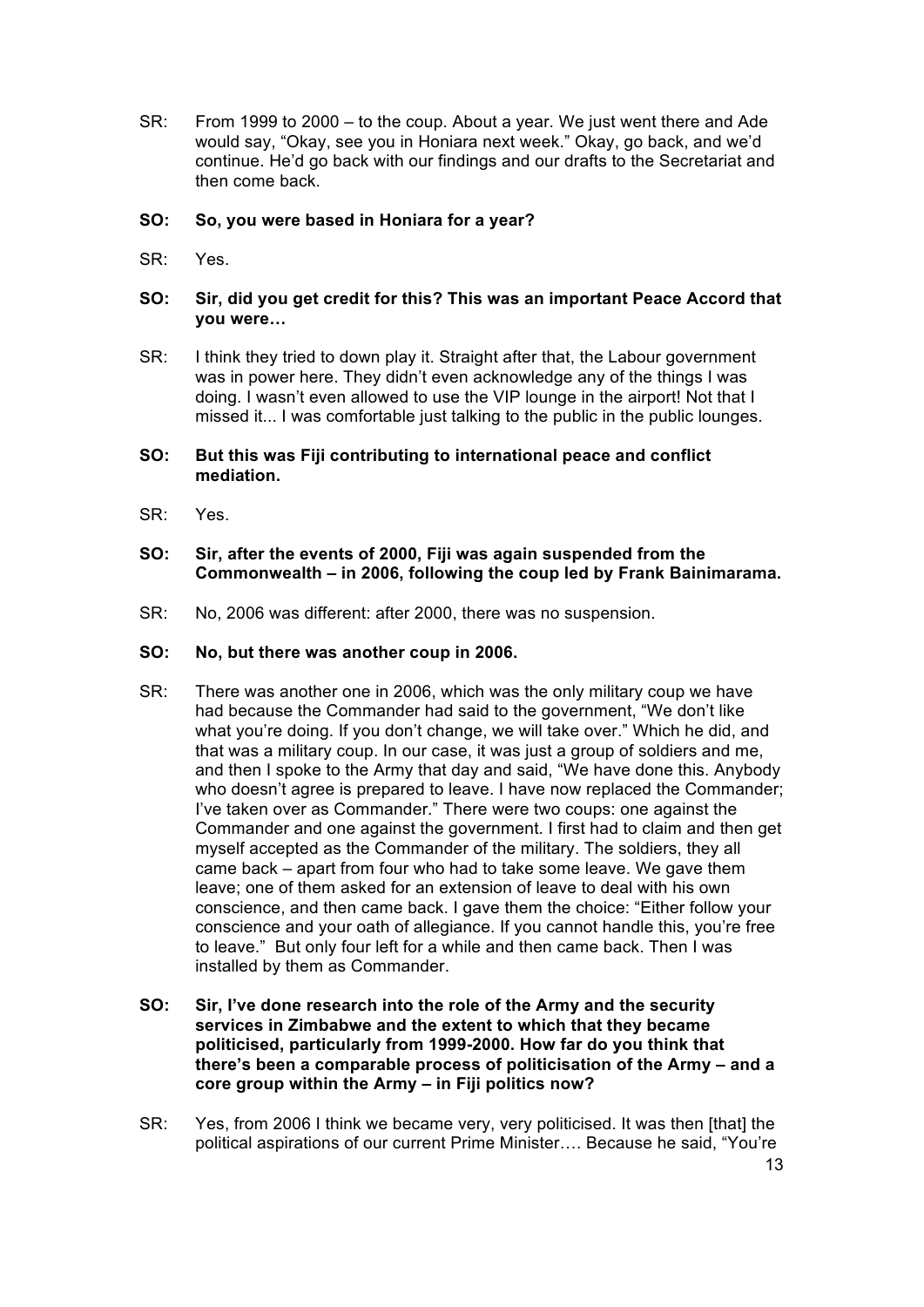not running Fiji politics properly. We're going to do it right." So, they took over from Laisenia Qarase in 2006, and because he had a design – the proper design for the governance of Fiji, not the one that was being followed by the elected government – he now wants to run so that he can continue his programme. That's why he's running for this election.

# **SO: But he's formed a political party, Fiji First, and he's taking part in the September general election.**

- SR: He's looking for support now.
- **SO: I read the reports in this morning's paper. But isn't there a potential problem if there has been a politicisation within the medium ranks of the security forces? If they use military means to 'correct' the democratic process? Is that habit forming?**
- SR: Yes.

# **SO: So, it may be difficult to get the troops to stay in the barracks?**

- SR: That's right. Our only opportunity now is to convince the current leader that, "You are the one that can stop this. You stand firm and tell the politicians, 'Go to hell', if they come back to you. You're going to sort it out in Parliament. 'I'm not going to support any of you or you – opposition or government or anybody else. We're going to do our duty. We are going to support the police in law and order breakdown.'"
- **SO: Have you been contacted by any people from the Melanesian Spearhead Group, from the Pacific Island Forum, for your insights or for your contribution to make sure the democratic process is indeed followed in these elections?**
- SR: No.

#### **SO: Sir, you've continued to take an active role in politics?**

- SR: I'm standing for election, but nobody has come to me to ask for my views. If they had come, I wouldn't have tried to go back. I would have tried to solve or contribute to the solving of our political problems from outside Parliament, because I've not been asked to do that. I'm going to Parliament and [will] work inside Parliament as a representative of the people.
- **SO: Sir, can I ask you about Fiji's current international relations? Australia and New Zealand are still particularly important as significant members within the Pacific region…**
- SR: The current leadership would like to say no, but that is wrong. They will remain important players in this part of the world.

# **SO: What of China?**

SR: China is getting very big, but who are the Lapita people? [*Laughter*] People think that this is newly emerging – China from Asia. But the Lapita people,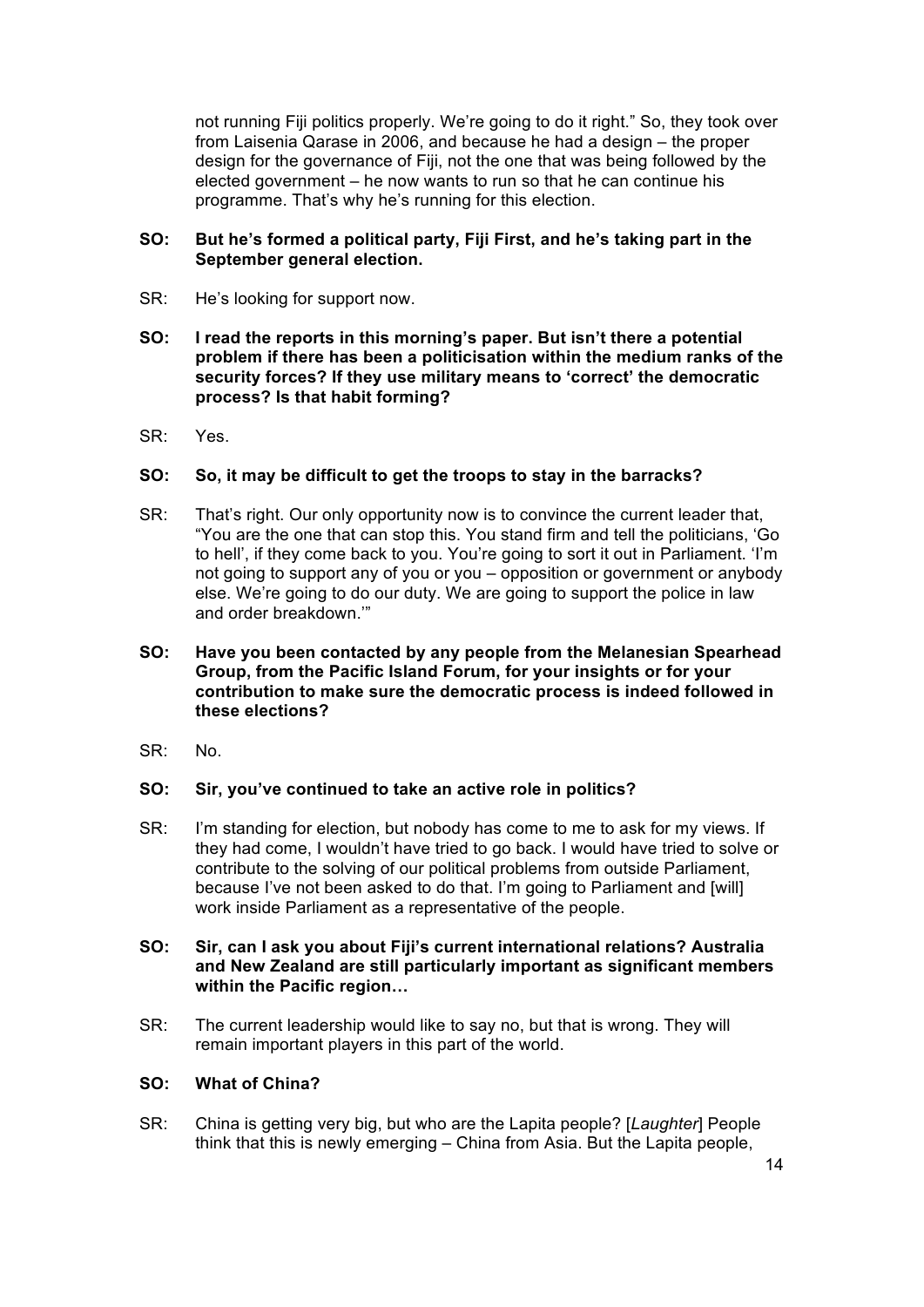who were here before the Melanesians arrived, were very much Asiatic. When people dig up old sites and you look at the discoveries, they find skeletons of people who are not Melanesians; [they are] not like me. They are more like Chin Peng or somebody. I will send you the address I made to the Otago University in Dunedin.

# **SO: So, they think the first settlers in Fiji were the Lapita people?**

- SR: Yes. They were small; they were more like Micronesians and Asians. The indigenous Asians, indigenous Chinese… Some tribes remain in Taiwan.
- **SO: Sir, please could I ask you about the contemporary relationship between Fiji, the People's Republic of China, and with Taiwan. I know it has been controversial.**
- SR: Yes.
- **SO: As China follows a 'One China' policy, if Fiji was trying to push forward its relations with Taipei, that would be problematic for your relationship with Beijing.**
- SR: Yes, well, we have diplomatic relations with Beijing and we have a people-topeople relationship or technical relationship with the Republic of China on Taiwan. During my time, we managed to keep that going well. In our official visits, we would go to Japan and then China, and then go to Malaysia and then Taiwan. As long as you're not travelling directly from China to Taiwan or Taiwan to China: you need to have another intermediate port.
- **SO: Sir, I know that your embassy in Beijing is your largest overseas mission. Fiji only has two people in London, and you've got twenty in Beijing. It has been said that China's particular investment in Fiji also helps to remove any international encouragement or international pressure for democratisation. Would you say that's a fair comment, or not?**
- SR: That's a fair comment, but those who are encouraging that or going along with it don't realise it. China's main interest is China.
- **SO: Yes, it is indeed. Beijing's policy is hard-headed and pragmatic. So, do you think that the lack of conditionalities in Chinese investment has been slowing down the democratisation process?**
- SR: Yes, it has. It has slowed down the democratisation programme and progress because we said, "To hell with democracy, we are doing well. We're doing well with our new friends." So, it has probably been the biggest agent for the slow progress.
- **SO: But if there is an American competition with China, pushing FDI…**
- SR: It's still the same.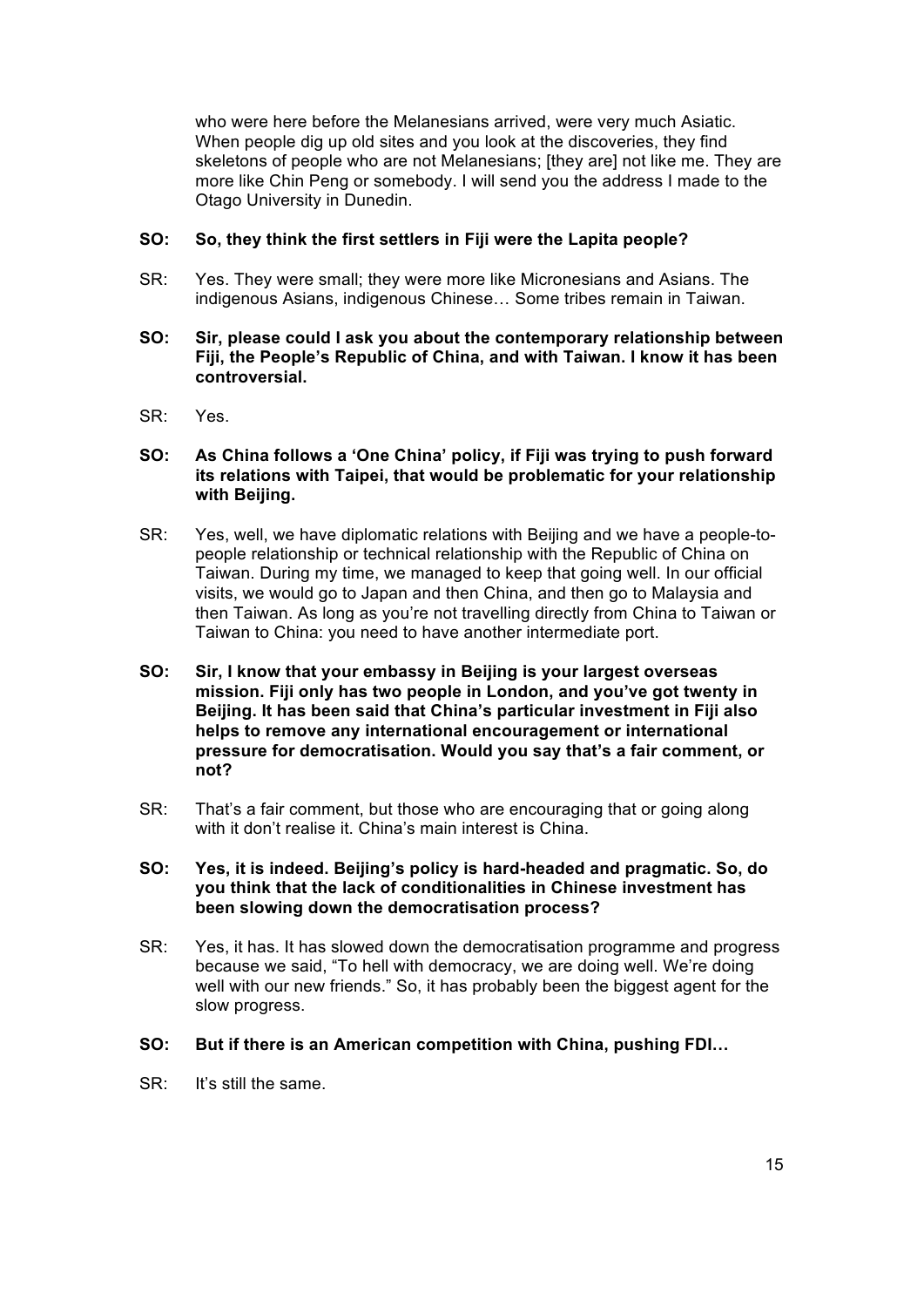- **SO: Okay, so there seems to be geo-strategic contestation between China and the USA over Fiji, but you are saying the policy and actions of both, in fact, undercut democratisation?**
- SR: Yes. And we still overplay our self-image. We think that we're too important.

# **SO: When I lived here in Fiji in the late 1970s, it was regarded – and saw itself – as 'the hub of the Pacific'!**

SR: [*Laughter*] Well, the time will come when people will say, "Okay, do your own thing, we'll do our own thing and we'll see how far we can go."

# **SO: Where is most of your fuel coming from now?**

SR: Through Australia.

#### **SO: Is that a strategic pinch point for you, because it makes Fiji susceptible to Australian political pressure for democratization?**

SR: No, because we can source fuel elsewhere. The fuel companies buy their [fuel] from anywhere, and they will continue to do that. So, it doesn't have to come through Australia. It could come through Asia, Papua New Guinea… Papua New Guinea can be the staging port for trade.

# **SO: Sir, going forward, how much importance would you attach to Fiji being welcomed back into the Commonwealth?**

SR: Not at the moment. I think it's no longer a very significant victory. Although, I'm part of the Fiji Amateur Sports Organisation and National Olympic Committee (FASONOC) and being allowed to participate in the next Commonwealth Games is a good thing for our sports people. But our readmission into the Commonwealth? The people will like and will enjoy it, but the government will not treat it as a big deal. But it is important, because of the moral and cultural interaction we will have with people of similar histories.

# **SO: How important are these sporting links for keeping the idea of a Commonwealth alive for Fiji? In terms of rugby and participation in the Commonwealth Games?**

- SR: They are important [for] the promotion of sports. It's a very credible international competition where we can really say, "Okay, we're going to go to the Commonwealth Games." Now, we have a gold in the Pacific Games: so what? You look at the times of our gold medallists: "You wouldn't have qualified for the Commonwealth, and you are our best athletes?" So, the Commonwealth Games are a step-up for the sports people of Fiji. If you want to play there, then you have to improve your facilities and improve the technical knowledge in Fiji. So, you expand it from the track to the technical people – coaching, the high performance unit technicians who come. At the moment, they're mostly from England and Australia.
- **SO: You had mentioned the Commonwealth Youth Programme being very important to support your special envoy position in the Solomon Islands. How much do you think that the young people of Fiji connect**